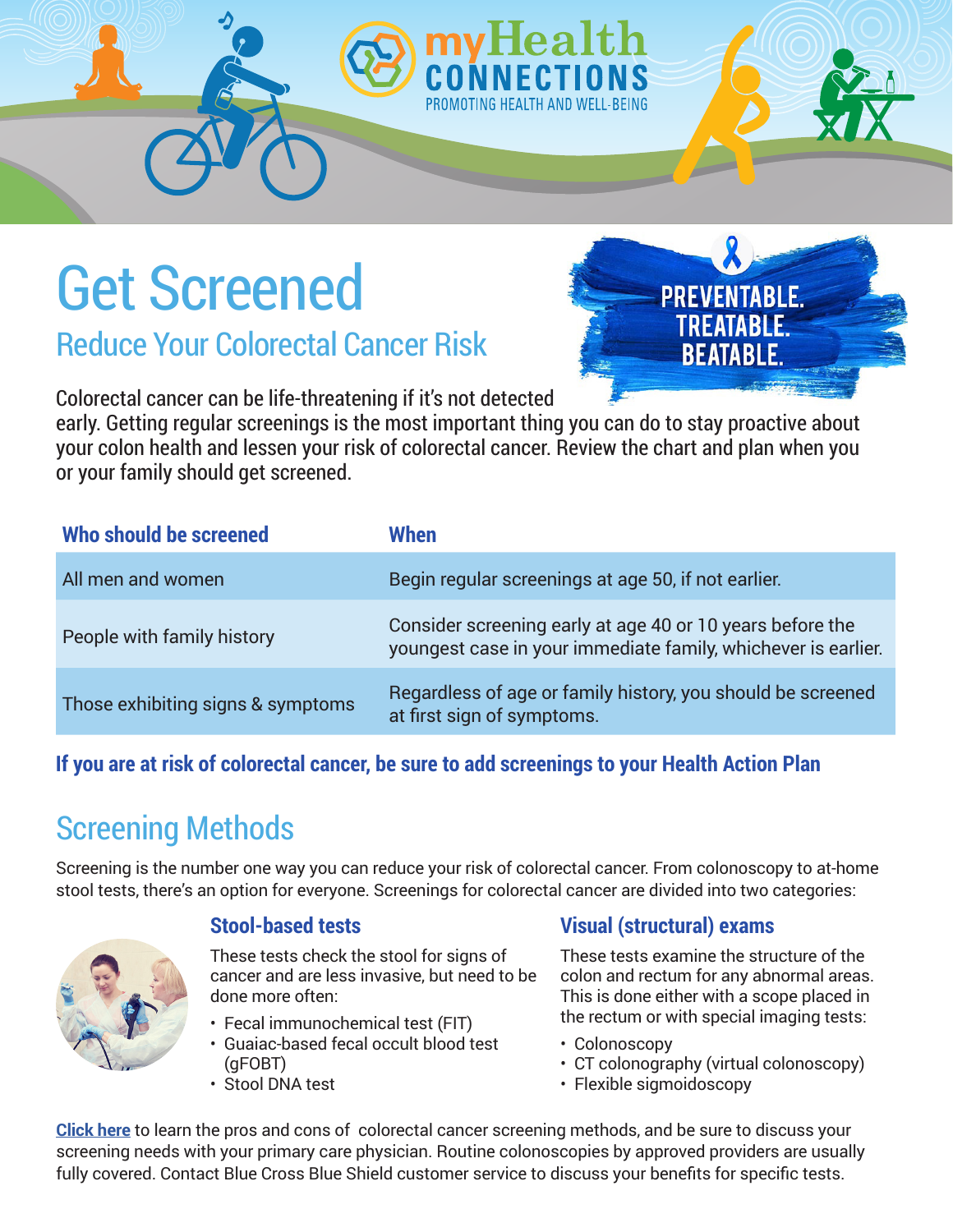### Colorectal Cancer: Are You at Risk?



Every year, more than **140,000** people are diagnosed with colorectal cancer.



- Those with **a family history of colorectal cancer** are two to three times more likely to develop colorectal cancer.
- **• The highest incidence** and **mortality rates for colorectal cancer** in the United States, belong to **African Americans**.
- **• Everyone**. 1 in 22 men and 1 in 24 women will be diagnosed with colorectal cancer in their lifetime.
- **• People Age 20-49**. 1 in 10 people are diagnosed before age 50 and this number is on the rise.